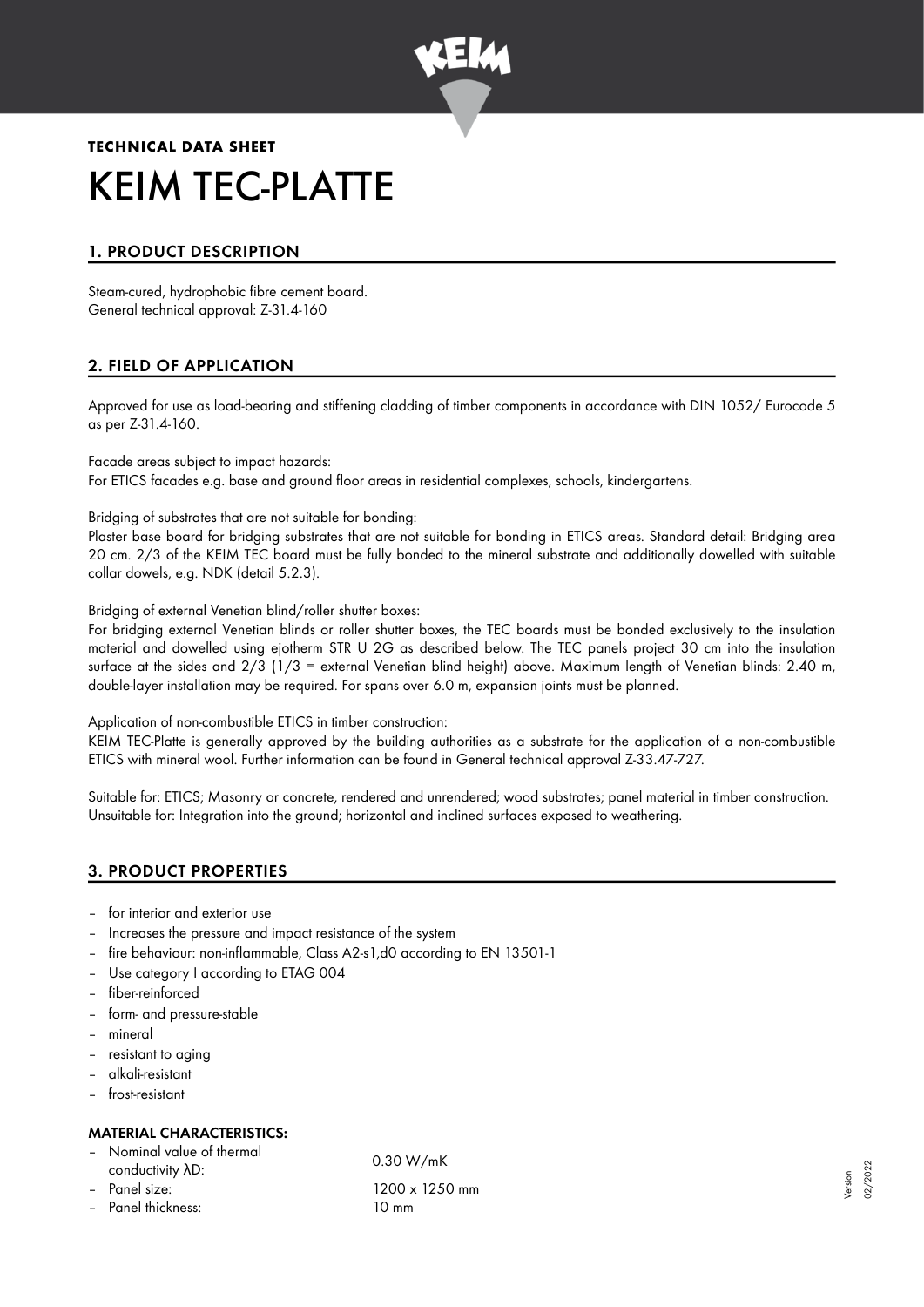- Edge formation: square
- Colour shade: light grey

# 4. APPLICATION INSTRUCTIONS

#### SUBSTRATE PREPARATION:

The substrate must be strong, dry, clean, sound and free from adhesion-reducing residues. Unevenness of up to 1 cm/m may be bridged. Larger unevenness must be mechanically levelled or by applying a render in accordance with DIN EN 998-1. Strongly sanding or unevenly absorbent surfaces should be primed with KEIM Indulaqua primer. Observe the Technical Data Sheet of the primer with regard to execution and dilution.

#### APPLICATION CONDITIONS:

Ambient and substrate temperature during application and drying from min. 5 °C to max. 30 °C. Do not apply in direct sunlight or on sun-heated substrates. Protect surfaces from direct sun, wind and rain during and after application.

#### CONSUMPTION:

approx. 1 m²/m² approx. 5,0 kg/m² Pulverkleber-90 for gluing

#### APPLICATION:

#### GLUING:

The TEC-Platte is tightly butted and bonded in the bond – at the building corners in offset - over the entire surface and additionally dowelled into the wall. The connection joints to adjacent building components, such as windows and doors, are sealed with Iso MembraSX joint sealing tape. Transitions to the insulation surface are double reinforced. KEIM Pulverkleber-90 (powder adhesive)is applied to the full surface of the back of the board with a 10 mm notched trowel. The TEC-Platte is then pushed in and pressed on flush with the surface. Immediately after bonding, the TEC-Platte is dowelled through the insulation material into the load-bearing substrate using building authority-approved screw dowels ejotherm STR-U 2G. First the drill holes are drilled exactly at right angles and then the recesses for the dowel plates are milled into the TEC-Platte with the KEIM TEC milling cutter so that the dowel plate can be installed flush with the surface. After inserting the EPS plugs, the anchor plates are filled with the appropriate reinforcement mortar.

Screwing to solid substrates, e.g. when bridging substrates that are not suitable for bonding according to detail 5.2.3, can be done with commercially available collar dowels, e.g. ejot ND-K.

The TEC-Platte may also be applied in 2 layers offset. For this purpose, the first layer is to be screwed into the substrate, the second layer is to be screwed onto the first layer using commercially available, non-rusting drywall screws (number and pitch according to static requirements).

Special processing instructions for surface-flush installation:

The insulation boards must be 20 mm thicker above the KEIM TEC boards. The joints of the KEIM TEC boards must not be above the joints of the insulation boards. No board joints at the corners of facade openings (e.g. windows).

#### REINFORCEMENT:

A double reinforcement of at least 50 cm width is inserted at the transition to the insulation material. Then the entire surface is reinforced and plastered. The termination in the edge area of the board, e.g. when spanning over roller shutter boxes, must be made using KEIM TEC profile.

Required field sizes are to be determined object-specifically by the planner in case of large-area application ( $> 2.5 \times 12.0$ m).